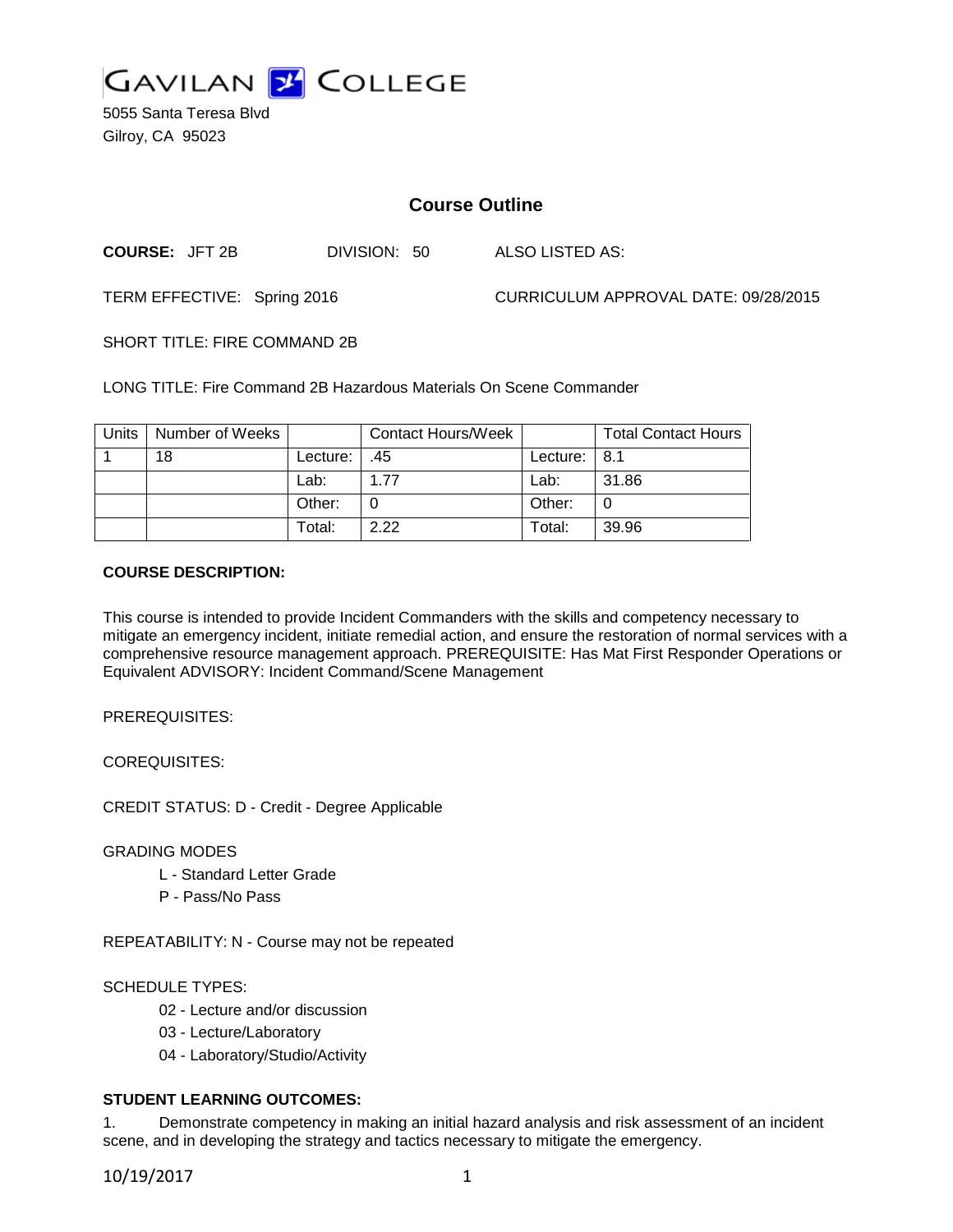Measure: Role Play, Skills Demonstration

PLO: 1,2,7 ILO: 2, 1, 7 GE-LO:

Year assessed or anticipated year of assessment: 2015

2. Demonstrate competency in establishing and organizing the Incident Command System to effectively manage on-scene resources.

Measure: Skills Demonstration, Performance

PLO: 1,2,7

ILO: 2, 1, 3, 7

GE-LO:

Year assessed or anticipated year of assessment: 2015

3. Outline the various roles to be played by the local, state, and federal agencies having the responsibility to respond to a hazardous materials incident, and demonstrate how to operate within a Unified Command Structure.

Measure: Project, Skills Demonstration

PLO: 1,2,7

ILO: 2, 1, 7

GE-LO:

Year assessed or anticipated year of assessment: 2015

4. Demonstrate competency in establishing site control measures including incident isolation, evacuation, site-entry and incident mitigation.

Measure: Skills Demonstration, Performance

PLO: 1,2,7

ILO: 2, 1, 7

GE-LO:

Year assessed or anticipated year of assessment: 2015

5. Initiate the remedial actions necessary to restore services to normal, including knowing where to obtain funding and how to select a clean-up contractor

Measure: Skills Demonstration, Performance

PLO: 1,2,7

ILO: 2, 1, 7

GE-LO:

Year assessed or anticipated year of assessment: 2015

6. Demonstrate the competency in supervising an incident investigation, documenting the proceedings for credibility and initiating the criminal prosecution process.

Measure: Skills Demonstration, Performance

PLO: 1,2,7 ILO: 2, 1, 7 GE-LO:

Year assessed or anticipated year of assessment: 2015

## **CONTENT, STUDENT PERFORMANCE OBJECTIVES, OUT-OF-CLASS ASSIGNMENTS**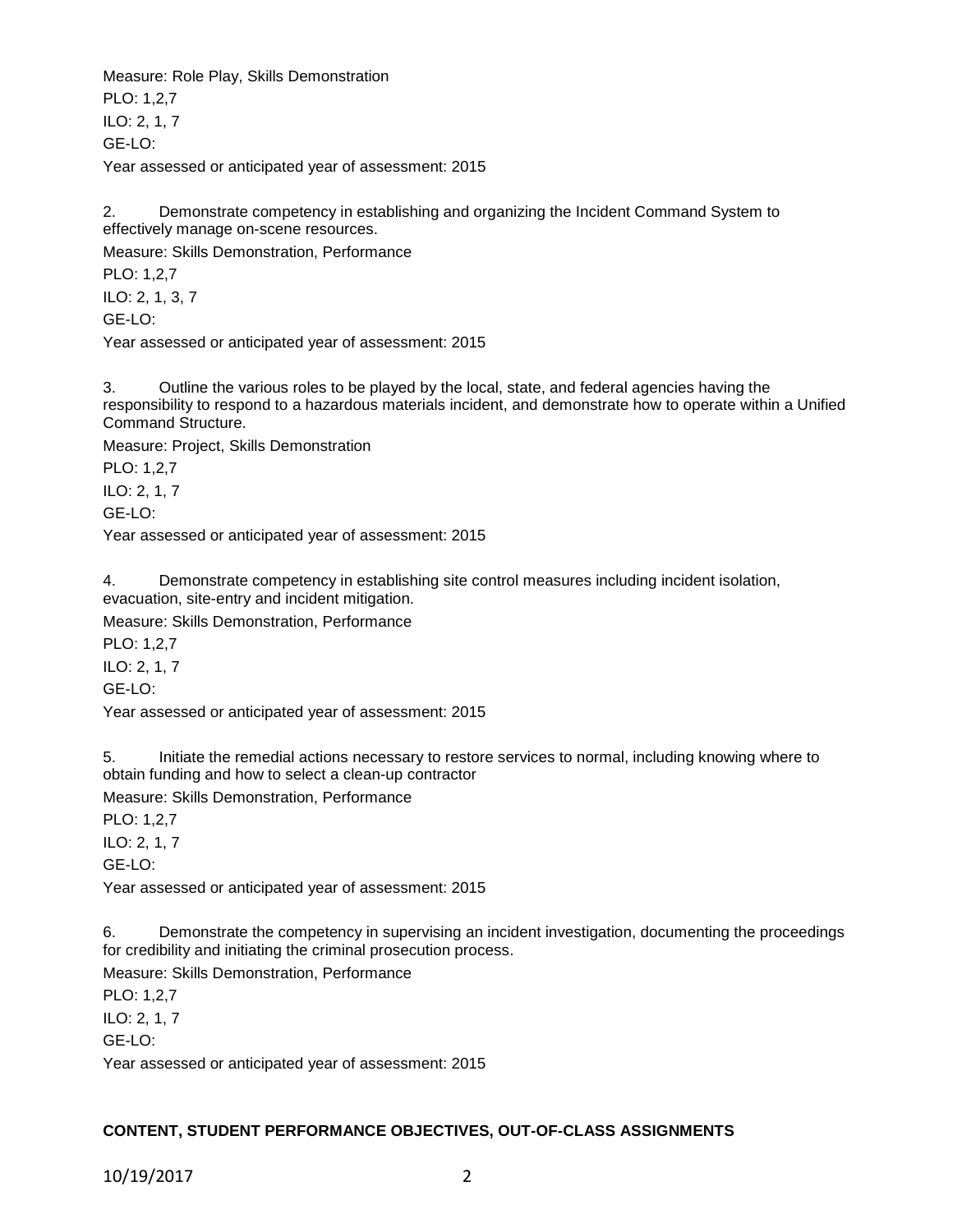Curriculum Approval Date: 09/28/2015

- I. Hazard Recognition (1 hour)
- A. MSDS Form (Materials Safety Data Sheet)
- a. Manufactures' name
- b. Address and telephone number
- c. Chemical name
- d. Trade name
- e. Chemical family
- f. Formula
- B. CAS number (Chemical Abstract Service)
- a. Composition
- b. TLV (Threshold Limit Value)
- c. PEL (Permissible Exposure Limits)
- C. Physical Data
- a. Boiling point
- b. Specific gravity
- c. Vapor pressure
- D. Fire and Explosion Hazard Data
- a. Flash point
- b. Flammable Limits
- c. Extinguishing agent
- E. Health Hazard/s of the product
- a. Exposure to material
- 1. chronic or acute
- F. Reactivity Data
- a. Stability
- b. Condition to avoid
- c. Incompatibility
- d. Hazardous polymerization
- e. Hazardous decomposition products
- G. Spills and Leak Procedures
- a. Spill and Leak procedure
- b. Waste Disposal
- c. Environmental Hazards
- H. Special Protection Information
- a. Respiratory protection
- b. Ventilation
- c. Eye protection
- d. Other protective equipment
- I. Special Precautions
- a. Transportation Requirements

SPO: Review and identify various sources of product information such as MSDA, DOT Shipping Papers, Pesticide Labeling and Placards & Labels.

**Out of Class Assignments:** Review the section in the Command 2B Student Manual and be prepared for the Hazard Recognition quiz.

- II. DOT Shipping Papers (.5 hours)
- A. Information required on Shipping Papers
- a. Type of packaging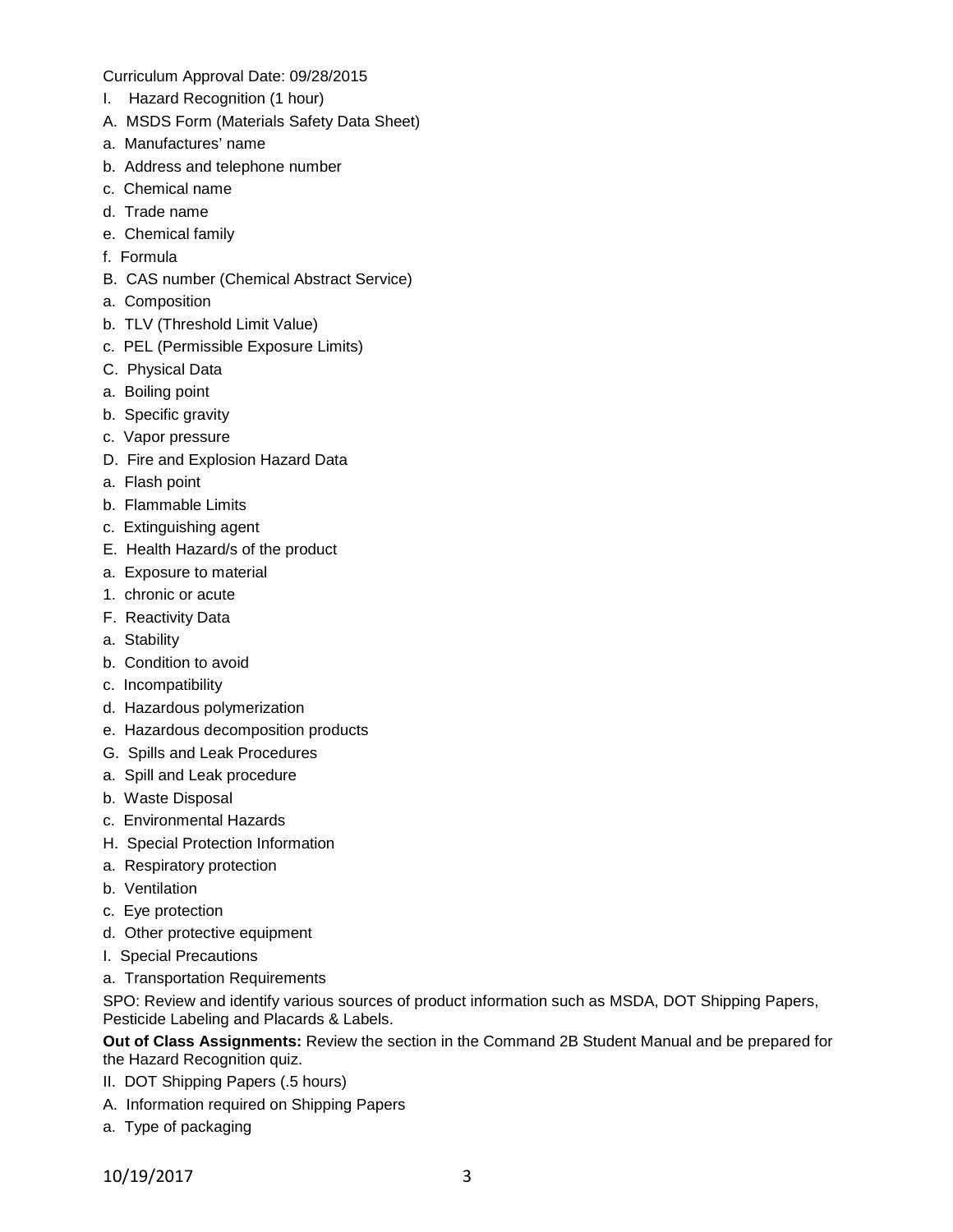- b. Number of packages
- c. Proper shipping name
- d . Hazard class number
- e . United Nations ID number
- f. Weight or volume
- g. Shippers name and address
- h. Consignee's name and address

SPO: Identify the location and name of each shipping paper for the four (4) modes of transportation as well as naming key information contained in the shipping papers.

Out of Class Assignment: Review the section in the Command 2B Student Manual. Prepare for the Hazard Recognition quiz.

- III. EPA Pesticide Labeling System (.5 hours)
- A. Define the term "Pesticide" and list four basic classes
- a . Insecticides
- b. Fungicides
- c . Herbicides
- d . Rodenticides
- B . Information listed on pesticide labels
- a . Product name
- b . Signal words
- c . Ingredient Statement (active & insert)
- d. EPA Registration number
- e . Statement of physical or Chemical Hazards

SPO: Restate the importance of being able to locate and interpret the various pieces of information required by the EPA on their Pesticide Labeling System.

Out of Class Assignment: Review the section in the Command 2B Student Manual and be prepared for the Hazard Recognition quiz.

- IV. NFPA 704 Warning System (.5 hours)
- A. Who are the intended users
- a. Fire Agencies
- b. Police Agencies
- c. EMS Agencies, Organizations, Firms
- d . Safety Engineers
- e. Industrial Response Teams (CERT)
- f . CalTrans and public works personnel
- B. Where is the system found in use
- a. Fixed Plant Facilities
- b. Tank Firms
- c. Storage Vessels
- d. Industrial Buildings
- e. Storage Areas
- C. Where is the 704 System NOT used
- a. Transportation
- b. Packaging
- D. Warning System Placard
- a. Diamond configuration
- b. Divided into four quadrants
- c. Quadrant Coloring System
- d. Numbering Identification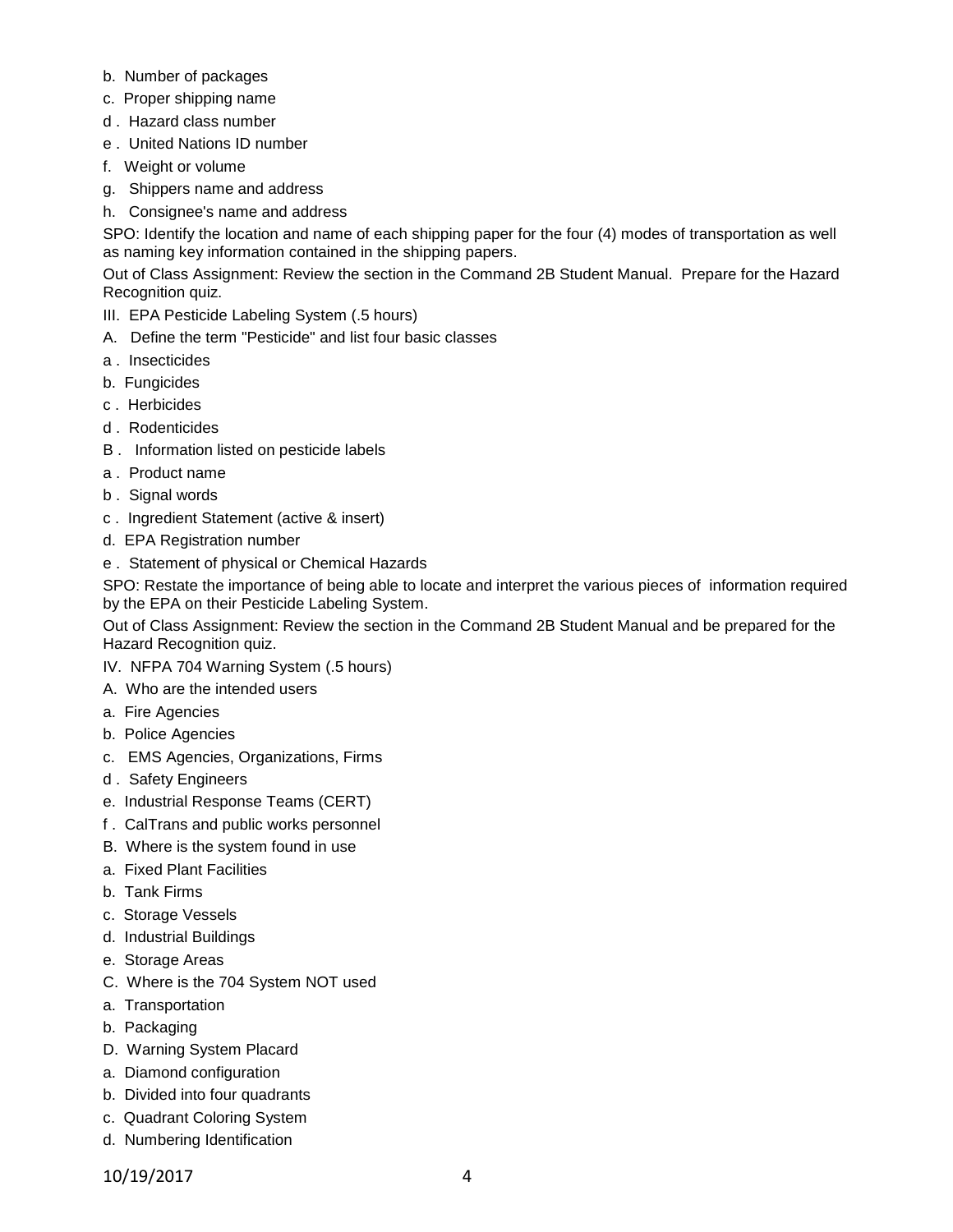e. Special symbols and letters

SPO: State the purpose of the 704 System, who its

intended users are, where the system is used, list the various components of the system and identify color and numeral classification.

Out of Class Assignment: Review the section in the Command 2B Student Manual and be prepared for the Hazard Recognition quiz.

- V. DOT Placard & Labeling System (.5 hours)
- A. List five Regulatory Agencies which the DOT administers the transportation of

Hazardous Materials

- a. Federal Highway Administration
- b. Federal Railroad Administration
- c. U.S. Coast Guard
- d. Federal Aviation Administration
- e. Office of Pipeline Safety
- B. Difference between placards & labels
- C. Four pieces of information contained on placards and labels
- a. Pictograph
- b. Hazard class name
- c. Hazard class number
- d. Color

SPO: Describe the system, including administrators, the intended use, information contained in the system, and how to interpret hazardous materials transported over our highways.

Out of Class Assignment: Review the section in the Command 2B Student Manual and be prepared for the Hazard Recognition quiz.

- VI. Rail Car Container Recognition (.5 hours)
- A. Railroad tank car profile recognition
- B. "Specification" markings
- C. "Tank Car" nomenclature
- D. Stenciling of proper sipping names
- E. " Intermodal" Tank Containers
- a. Non-pressure
- b. Tube-model
- c. Specifications
- d. Tank thickness
- e. Design pressures
- f. Reporting marks

SPO: Identify the type of tank car by interpreting the tank car's markings, lettering and specific plates. Out of Class Assignment: Review the section in the Command 2B Student Manual and be prepared for the Hazard Recognition quiz.

VII. Toxic Exposure (.5 hours)

- A. LOCAL and TOXIC Exposure
- a. Inhalation
- b. Ingestion
- c. Dermal Contact
- d. Injection
- B. Acute and Chronic toxicity
- a. Immediate Exposure
- b. Delayed Exposure
- c. Long term Exposure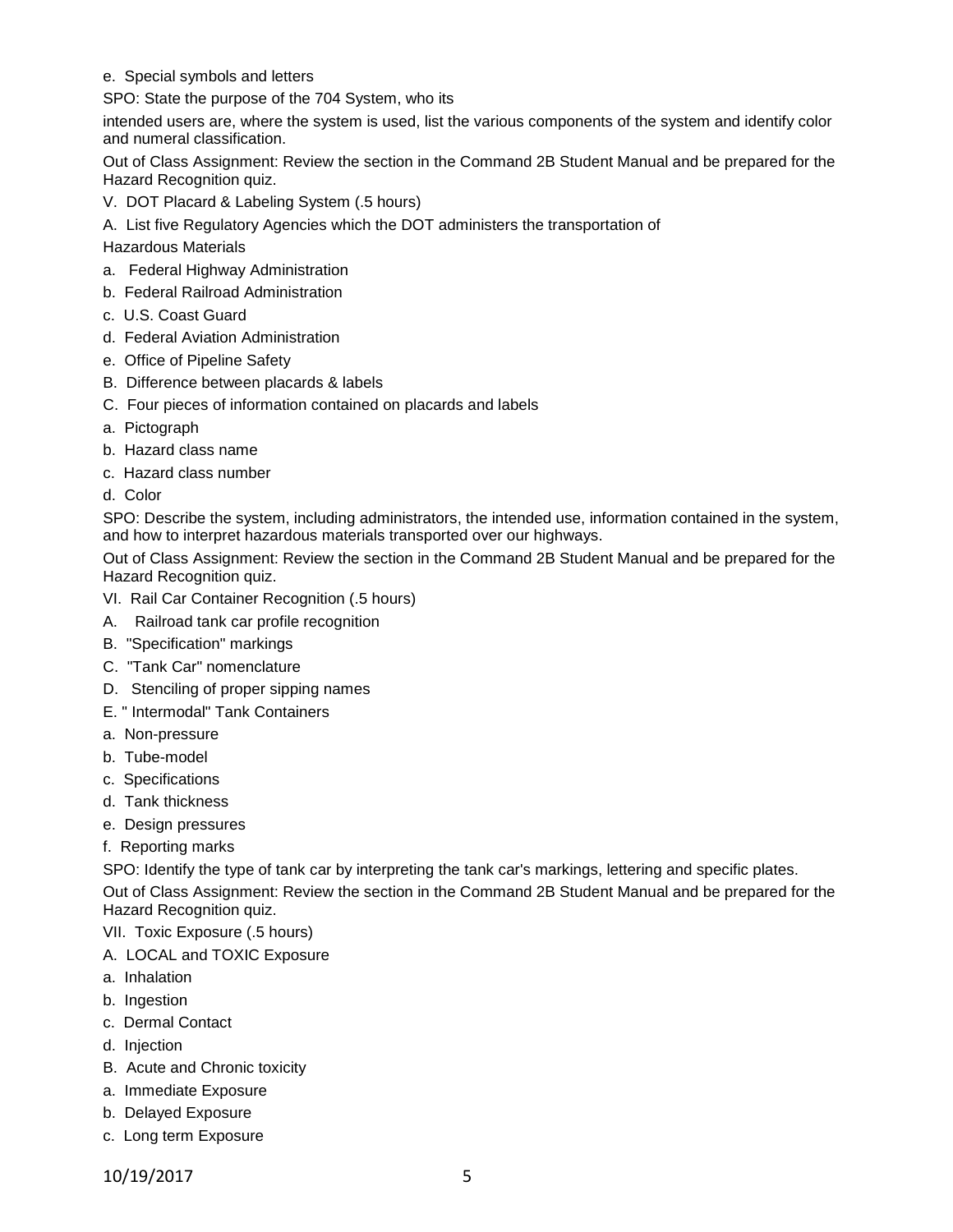SPO: Define Local and Systemic toxic exposure and discuss the four basic methods of poisoning. Out of Class Assignment: Review the section in the Command 2B Student Manual and be prepared for the Hazard Recognition quiz.

- VIII. Hazard Assessment (3 hours)
- A. Hazardous materials problems in case studies of:
- a. Morgan City, LA
- b. Vancouver, BC
- c. Texas City, TX
- d. Bhopal, India
- B. Safe response
- a. Appropriate Response
- b. Incident Size-up
- c. Problem Identification
- d. Report on Conditions
- e. Identifying Immediate concerns
- f. Development of initial Strategy & Tactics
- C. Detailed & Specific Information & Various Sources
- a. Chemical reference books
- b. Emergency telephone services
- c. Comprised chemical data bases
- d. Direct on-scene advice
- D. Define Terms;
- a. Immediate concerns
- 1. Primary Objectives
- 2. Secondary Objectives
- 3. Level of Emergency
- 4. On-Scene Condition Report

Multiple-choice written exam and group exercise involving an incident scenario.

SPO: Demonstrate competency in making an initial risk assessment to evaluate the hazards presented by an incident scene, determine the level of emergency, and delivering initial condition reports.

Out of Class Assignment: Review the section in the Command 2B Student Manual and be prepared for the Hazard Recognition quiz.

- IX. Incident Command System (2 hours)
- A. Six (6) Basic Management Concepts
- a. Organization
- b. Chain of Command
- c. Unity of Command
- d. Span of Control
- e. Division of labor
- f. Supervision and Leadership
- B. Five (5) Major Sub-Systems Contained in ICS
- a. On-scene management structure (ICS)
- b. Standardized training
- c. Qualifications process
- d. Materials development
- e. Utilization of technologies
- C. Eight (8) Basic System Design Components used in ICS
- a. Common terminology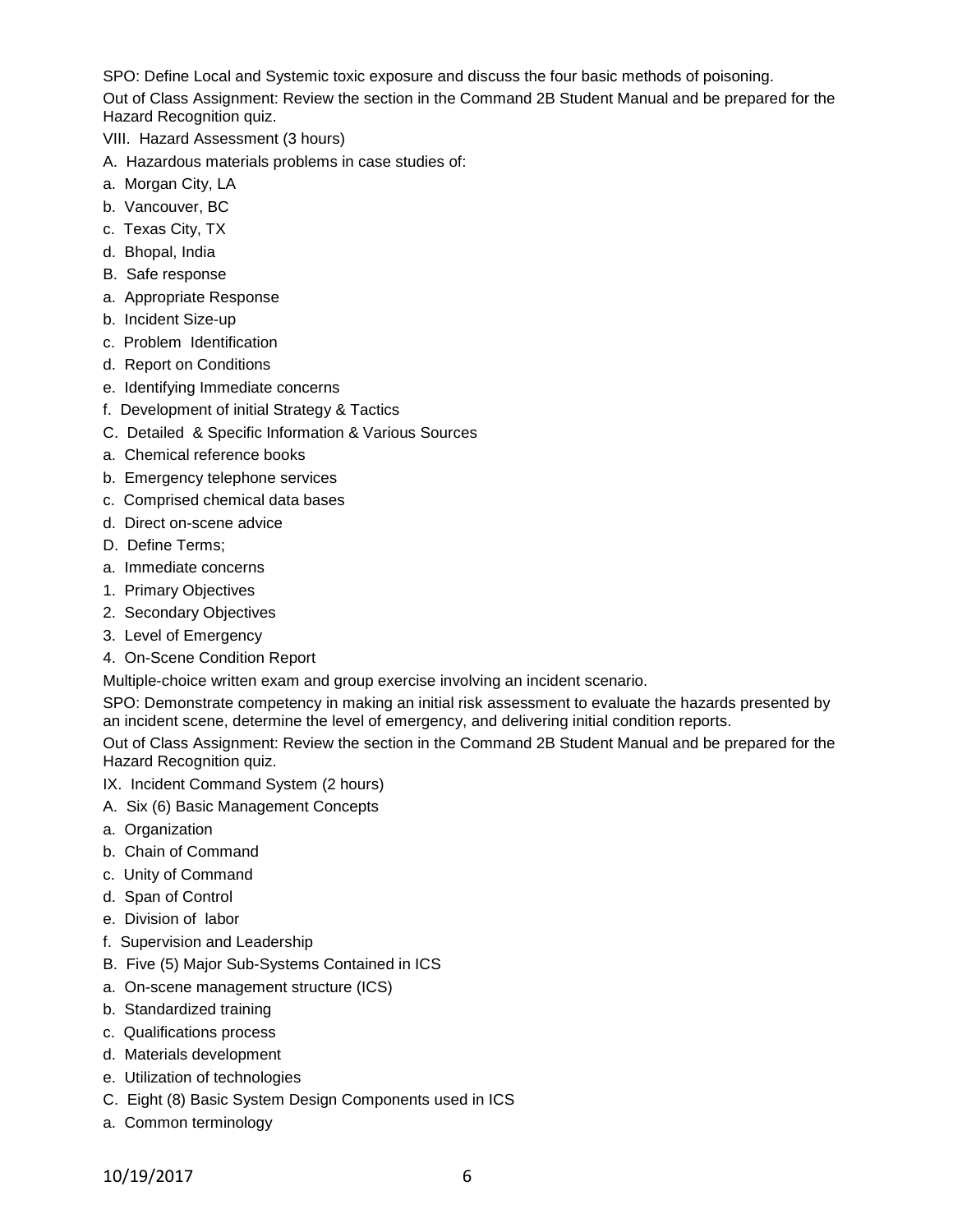- b. Modular organization
- c. Integrated communications
- d. Consolidated action plans
- e. Manageable span of control
- f. Predesigned incident facilities
- g. Comprehensive resource management
- h. Unified Common structure
- D. ICS is organized into five (5) major sectional areas
- a. Command Section
- b. Operations Section
- c. Planning Section
- d. Logistics Section
- e. Finance Section

SPO: Identify the five major functional areas of the Incident Command Structure.

Out of Class Assignment: Review the section in the Command 2B Student Manual and be prepared for the Hazard Recognition quiz.

- XI. Notification Requirements & Interagency Involvement (3 hours)
- A. Mandatory reporting requirements
- a. Level II & III Emergencies
- b. State Emergency Notification Center
- c. National Response Center
- e. Incident Command
- d. Local Agencies
- e. State Agencies
- f. Federal Agencies
- B. Various local agencies that can be used as a resource to the Incident Commander
- a. County Office of Emergency Services
- b. Local Law Enforcement
- c. Public Works Department
- d. Health Departments
- e. County Agricultural Commissioner
- f. Sanitation & Flood Control Districts
- g. Air Pollution Control Districts
- C. Various state agencies that can be utilized as a resource to the Incident Commander
- a. State Scene Management System
- b. State Agency Coordinator
- c. State Operating Team
- d. California Highway Patrol
- e. CALTRANS
- f Office of Emergency Services
- g. Department of Fish and Game
- h. Department of Health service
- i. Water resources control Board
- D. Various federal agencies that can be utilized as a resource to the Incident Commander
- a. Federal On-Scene Coordinator
- b. National Response center
- c. Environmental Protection Agency
- d. United States Coast Guard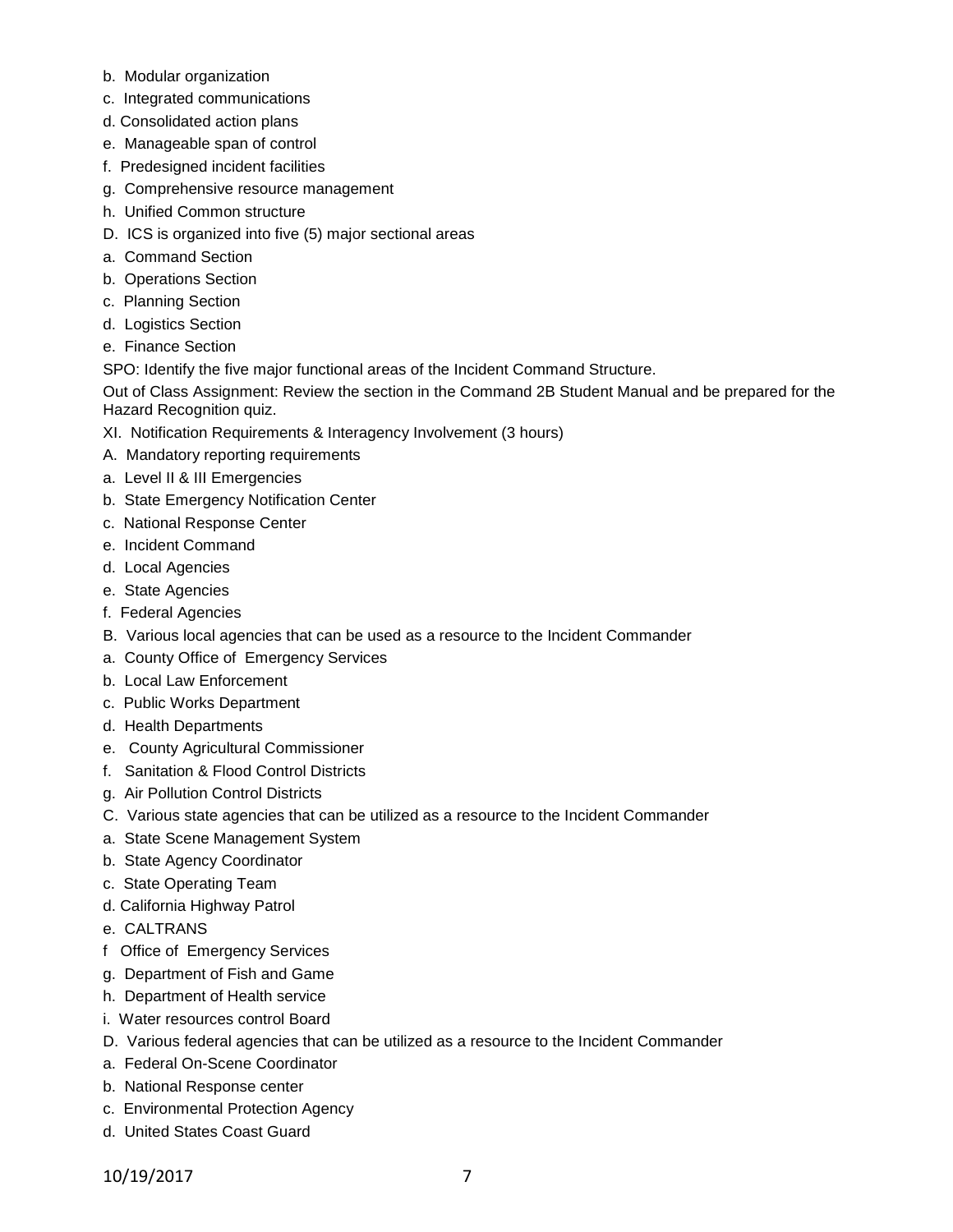- e. NOAA
- E. Establishing a United Command Structure Illustrating the Concept of Matrix

Management

- a. Response of various agencies
- b. Need of a unified management system
- c. Final authority
- d. The organization of Matrix Management

SPO: Demonstrate competency in implementing local, state and federal emergency response plans.

Out of Class Assignment: Review the section in the Command 2B Student Manual and be prepared for the Hazard Recognition quiz.

- XII. Site Control, Site Entry & Containment Operations (4 hours)
- A. Need for establishing site control measures at a hazardous materials emergency
- a. Deny entry to the public and other emergency responders
- b. Methods of establishing initial isolation
- c. Establishing parameter with reference sources
- B. Concept of using work safety zones and describe each of the various zones
- a. Exclusionary Zone (Hot Zone)
- b. Contamination Reduction Zone (Warm Zone)
- c. Support Zone (Cold Zone)
- C. Considerations and aspects related to Mandatory Evacuation, Advisory Evacuation
- a. Delay rescue attempts
- b. Civil liberties
- c. Refusal to evacuate
- d. Sheltering in place
- e. Use of evacuation templates and maps
- D. Hazards and risks associated with personnel wearing specialized protective clothing
- a. Physiological stressors
- b. Psychological stressors
- c. Conditioning of personnel
- E. Three basic types of protective clothing
- a. Structural Firefighting clothing
- b. Specialized high temperature
- c. Chemical resistant clothing
- F. Emergency containment and the seven (7) basic methods of containment
- a. Dikes
- b. Dams
- c. Absorption
- d. Covering
- e. Containerizing
- f. Plugging and patching
- g. Isolation & diversion

SPO: Demonstrate competency in establishing site-control measures and in determining work zones for the safety of response personnel.

Out of Class Assignment: Review the section in the Command 2B Student Manual and be prepared for the Hazard Recognition quiz.

- XIII. Clean-Up and Restoration (4 hours)
- A. Importance of clean-up at a hazardous material incident
- a. Aspects of financing clean-up efforts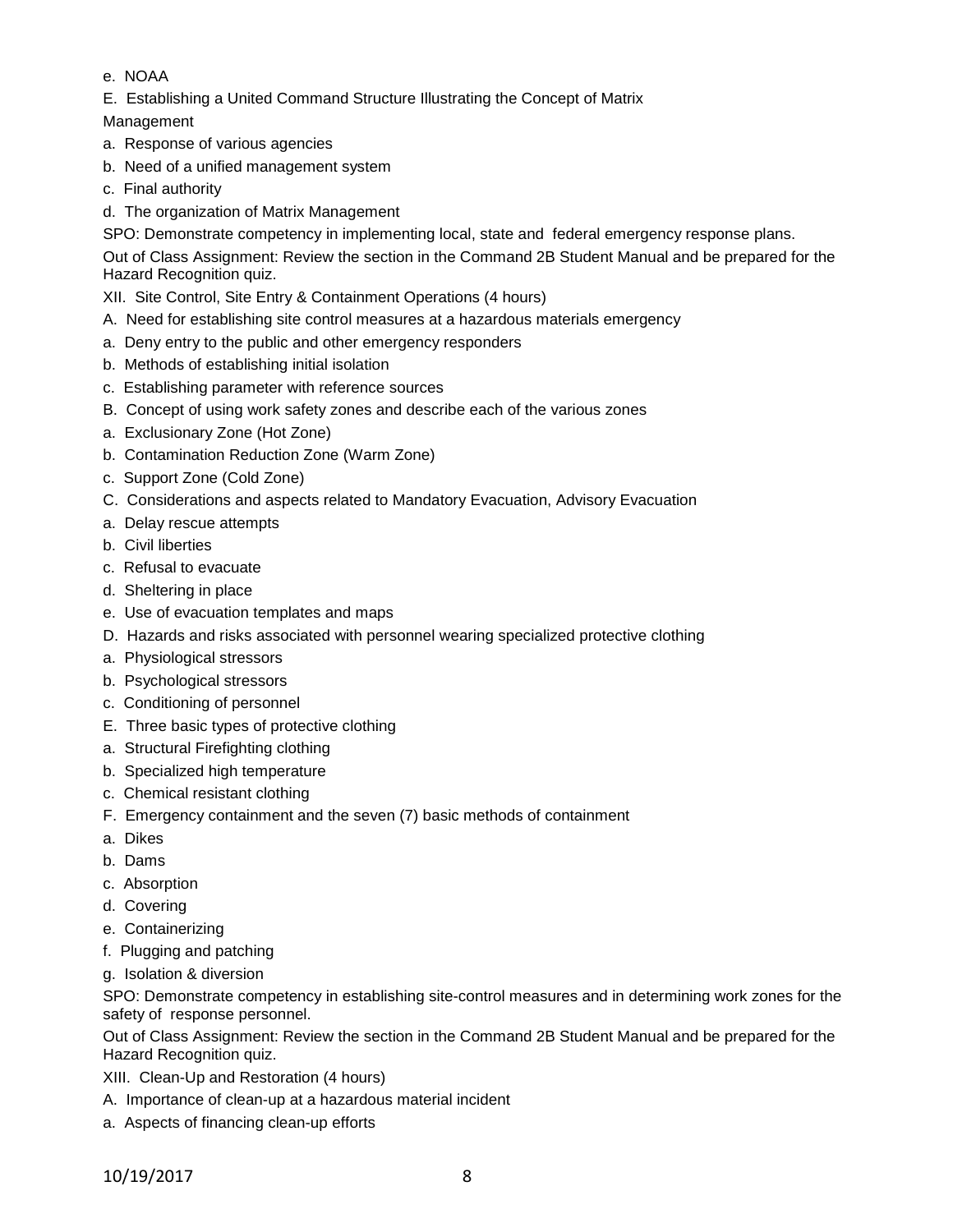- 1. primary responsibility
- 2. responsible parties
- 3. state superfund
- 4. federal superfund
- B. Criteria that must be met to obtain funds from state or federal superfunds
- a. alternative sources of obtaining funding
- b. Selecting an appropriate clean-up contractor
- C. Requirements for disposal of hazardous materials
- D. Completing a Uniform Hazardous Materials Waste Manifest
- E. Restoring of normal services
- F. Terminating an incident
- a. debriefing the incident
- b. Post-incident analysis
- c. Critiquing the incident

## SPO: Complete a Uniform Hazardous Waste Manifest

Out of Class Assignment: Review the section in the Command 2B Student Manual and be prepared for the Hazard Recognition quiz.

- IX. Liability & Risk Management (3 hours)
- A. Criminal Liability and Civil Liability
- a. Criminal Liability defined
- b. Civil Liability defined
- c. State Level Courts
- d. Federal Level Courts
- e. Compensatory Damages defined
- f. General Damages defined
- g. Punitive Damages defined
- B. Develop good defenses against civil suits
- a. Training
- b. Documentation
- c. Pre-planning
- d. Standard Operating Policies & Procedures
- e. Testing and maintenance of equipment

SPO: Demonstrate competency when conducting Risk Assessment and Risk Management Techniques.

Out of Class Assignment: Review the section in the Command 2B Student Manual and be prepared for the Hazard Recognition quiz.

- X. Documentation & Investigation (3 hours)
- A . Purpose of documentation
- a. Protect the agency
- b. Protect the personnel
- c. Claiming restitution from state or federal clean-up funds
- d. Protect from criminal prosecution
- B. Investigation of Incident
- a. Requirements of the California Health& Safety Code
- b Legal requirement of incident investigation contained in the:
- 1. California Haz Mat Incident Contingency Plan & Oil Spill Contingency Plan
- 2. Criminal Investigations
- 3. Ensuring safety of investigator
- C. Standard Operating Procedure for Incident Commanders to follow while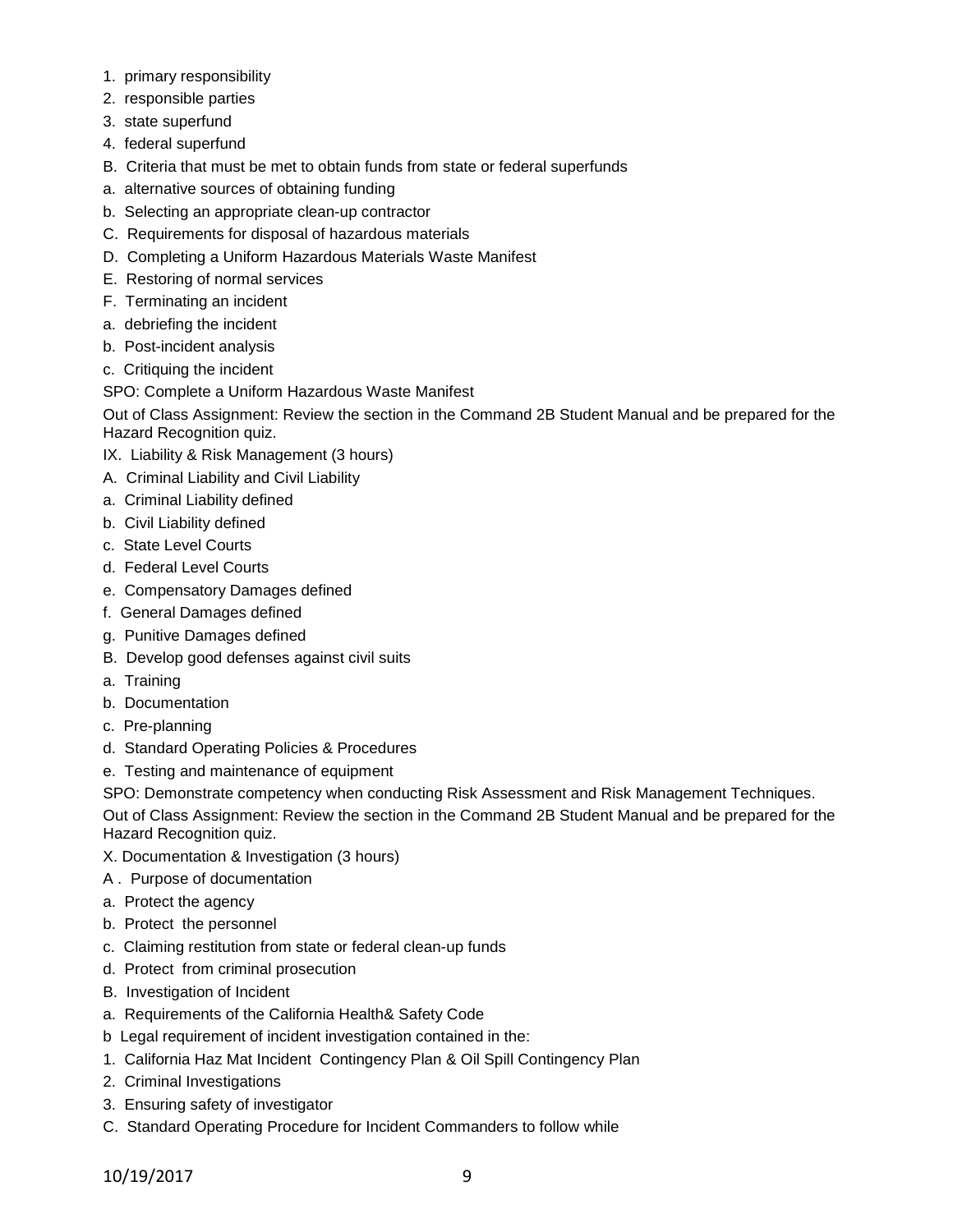conducting an investigation

- a. Contact the DA's Office
- b. Provision of expertise
- c. Maintain security of incident scene
- d. Preservation of evidence
- e. Continue to document
- f. Assess to special investigators

SPO: Describe the Standard Operating Procedure for conducting an incident investigation from the Incident Commander's point of view, and how to maintain the chain-of-custody for evidence collected.

Out of Class Assignment: Review the section in the Command 2B Student Manual and be prepared for the Hazard Recognition quiz.

XI. Student group exercises (scenarios) involving an incident simulation and multi-choice exams given after each section of training. (14 hours)

#### **METHODS OF INSTRUCTION:**

Skills Demonstration, Lecture, Scenario Training

This course has been designed to be presented in a combination lecture/application format with heavy emphasis on the participation of the student in guided study group excercises. The group excercises are intended to reinforce the main points of the text, and also to provide students with an opportunity to demonstrate competency in using incident command techniques in simulated incident scenarios.

### **METHODS OF EVALUATION:**

Category 1 - The types of writing assignments required: Percent range of total grade: 0 % to %

If this is a degree applicable course, but substantial writing assignments are not appropriate, indicate reason Course primarily involves skill demonstration or problem solving

Category 2 -The problem-solving assignments required: Percent range of total grade: 20 % to 30 % Quizzes Exams Other: Group Exercises/ Scenarios

Category 3 -The types of skill demonstrations required: Percent range of total grade: 50 % to 90 % Class Performance/s Performance Exams

Category 4 - The types of objective examinations used in the course: Percent range of total grade: 30 % to 50 % Multiple Choice True/False **Completion** Other: Skills Demonstration Exam

### **REPRESENTATIVE TEXTBOOKS:**